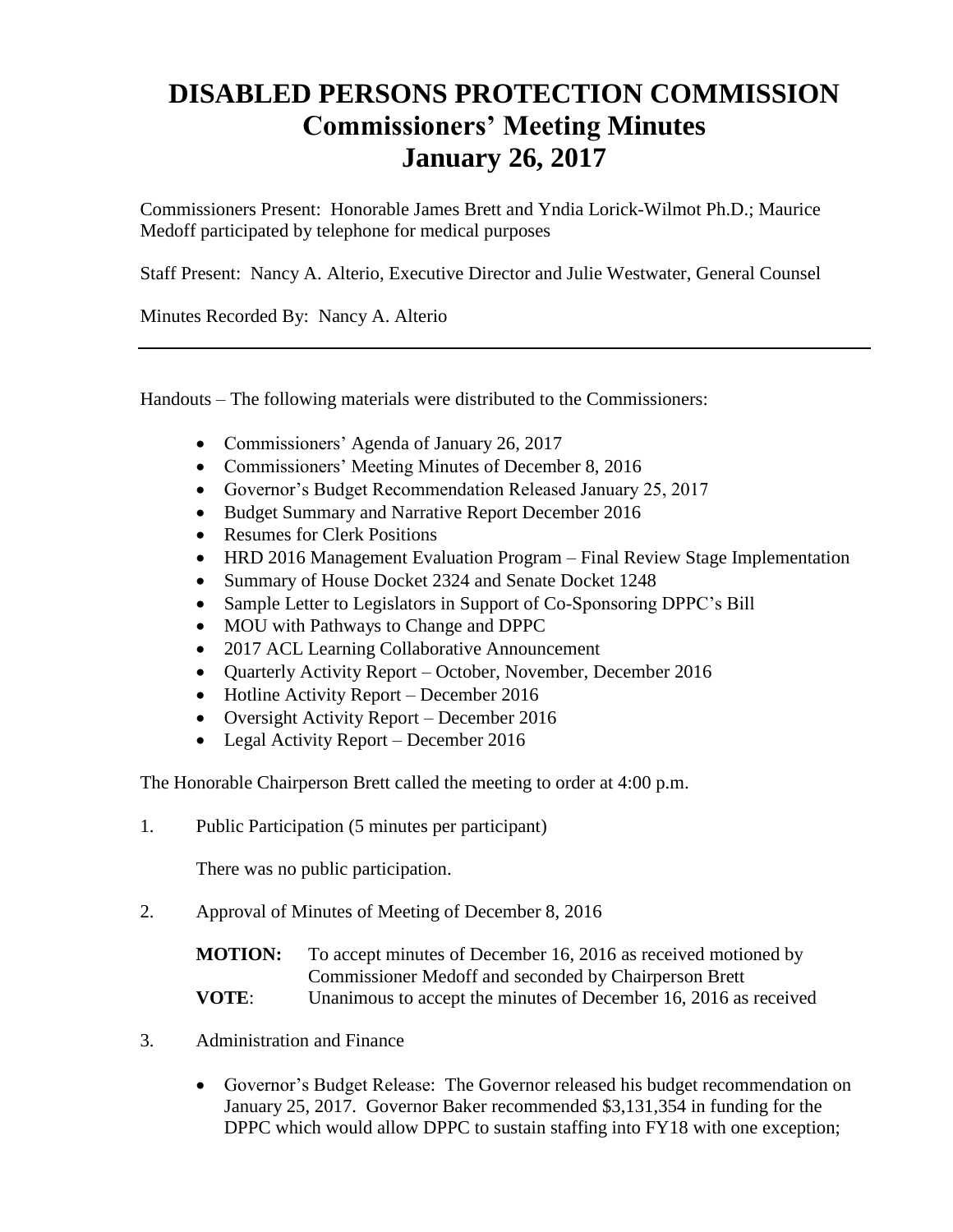funding does not include cost of living increases for bargaining unit staff as a new contract has not yet been ratified and cost are unknown at this point.

- Joint Ways and Means FY2018 Budget Package February 1, 2017: The Joint Ways and Means packages are due February  $1<sup>st</sup>$ . DPPC's narrative will be consistent with the narrative sent to ANF back in September highlighting DPPC's milestones, needs and suggestions for expansion.
- Monthly Budget Summary and Narrative Report December 2016: The Monthly Budget Summary Report along with a narrative for December 2016 was submitted to the Commissioners for their review and comments. DPPC spent 50% out of 50% of its budget during the first six months of the fiscal year.
- 4. Personnel
	- New Hires: DPPC hired one full-time and one part-time clerk to assist with receptionist duties, record retention and outreach and training. Several years ago DPPC was forced to lay-off its receptionist. Since that time, five staff have been rotating their time answering the phones, processing the mail, printing and collating training materials and other miscellaneous responsibilities. The two positions were posted and interviews were conducted. DPPC received over 200 applications. DPPC was able to offer the part-time position of three days per week to an individual who initially interned with DPPC through the Massachusetts Commission for the Blind. DPPC offered the full-time position to the Project Coordinator with the Building Partnerships Initiative. Resumes of the two individuals were provided to the Commissioners. Both individuals will be starting on Monday, February 6, 2017.
	- 2016 Management Performance Evaluation Program Merit Increase: HRD announced the FFY16 Final Review Stage for the Management Performance Evaluation Program. A copy of the memo was provided to the Commissioners. Managers who meet certain eligibility requirements are eligible for a merit increase of 1.5%. Managers who receive a rating of Exceptional are eligible for a bonus of \$500 - \$1,000 and/or one to two days off. Managers who receive a rating of Highly Effective are eligible for a bonus of one to two days off. Agency Heads are not eligible to participate in the merit pay program and receive a merit increase or bonus.
- 5. Statutory Amendments
	- Summary of House Docket 2324 and Senate Docket 1248: DPPC General Counsel Julie Westwater informed the Commissioners that DPPC's bill, *An Act updating terminology and investigative practices related to the protection of persons with disabilities*, has been filed. The bill was concurrently filed on DPPC's behalf in the House and Senate by Representative Sean Garballey (House Docket 2324) and Senator John Keenan (Senate Docket 1248), respectively. A one-page handout highlighting the changes was presented to the Commissioners. Attorney Westwater provided a summary of the key provisions of the bill, which are designed to improve the DPPC's operations and enhance the protections of persons with disabilities in the Commonwealth.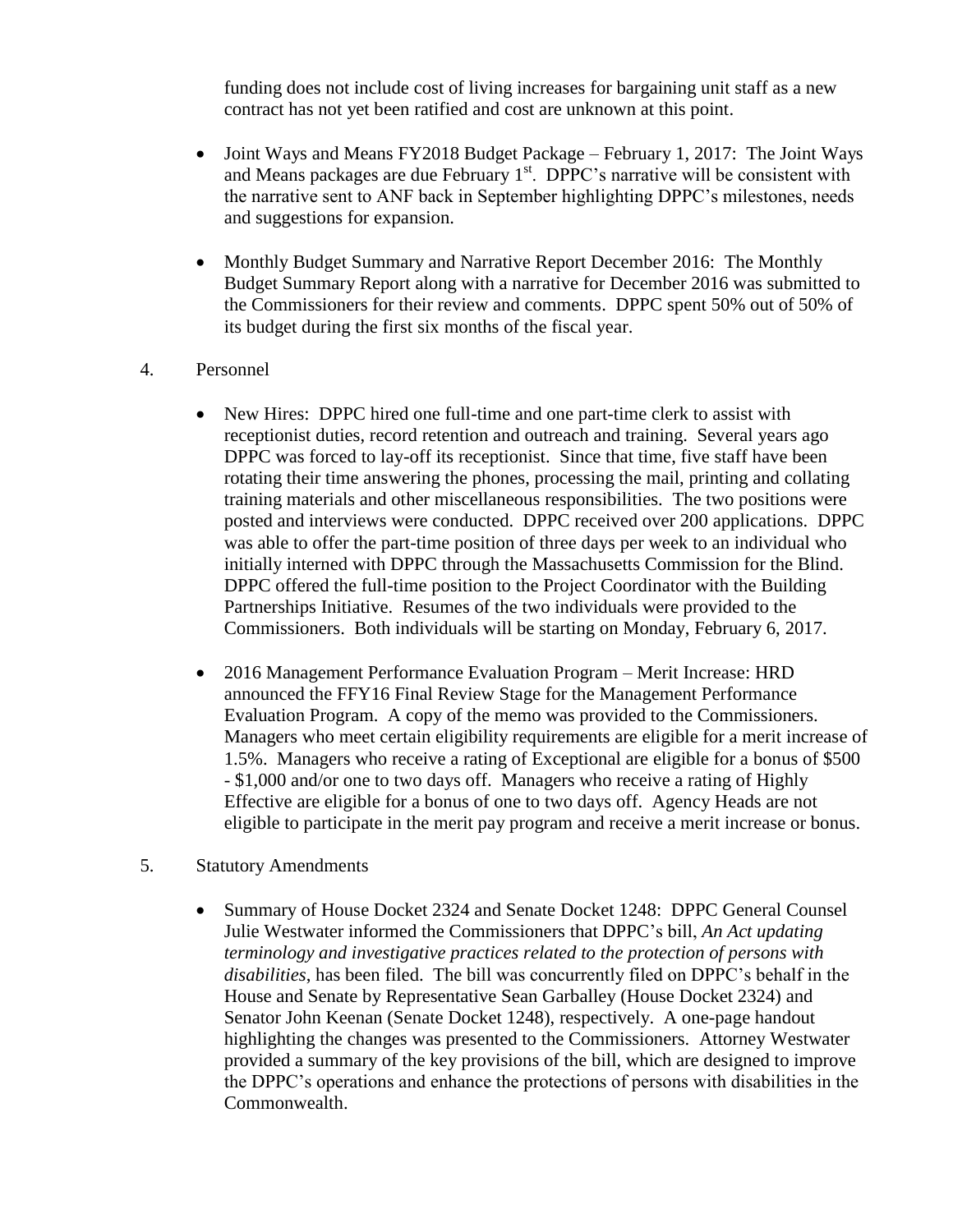- Seeking Co-Sponsors: To maximize the chances for passage of the bill, co-sponsors are being sought to sign on to S.1248 and H.2324. DPPC Executive Director sent a letter to all respective House and Senate members requesting that they co-sponsor DPPC's pending legislation. The deadline for co-sponsoring House bills is February 3, 2017. At this time, we don't know the deadline for co-sponsoring Senate bills.
- 6. CAC of Bristol County Annual Legislative Breakfast

DPPC Executive Director Alterio accepted an offer to speak at the CAC of Bristol County Legislative Breakfast scheduled for tomorrow morning, Friday, January 27, 2017. The breakfast has always highlighted the work of the Bristol CAC and need for ongoing funding. This year, the theme is routed in the value of CAC's and its multidisciplinary partnerships. The Executive Director was asked to speak about DPPC's pending legislation in addition to highlighting the collaborative work between DPPC and the Bristol CAC in responding to sexual assaults against victims with intellectual/developmental disabilities. The Commissioner of DCF, who is the CAC's primary referral source, is also presenting.

7. MOU with Pathways for Change

DPPC signed on to an MOU with Pathways for Change, a not-for-profit charitable corporation, to establish a collaborative working agreement to ensure sexual assault victims with intellectual/developmental disabilities have access to counseling related activities. A copy of the MOU was distributed to the Commissioners.

8. EOPSS Invite to Serve on VAWA Advisory Committee

The Executive Office of Public Safety and Security (EOPSS) invited the DPPC Executive Director to join their Violence Against Women Act (VAWA) Advisory Committee. This Committee, which is required by federal law, is comprised of various stakeholders within domestic and sexual violence service providers, law enforcement, prosecution and the judicial systems throughout the Commonwealth. The purpose of the Committee is to assist EOPSS with the multi-year (2017-2020) implementation planning process for their competitive federal grant application due this spring. This implementation plan will outline the ways that Massachusetts will use grant funding to enhance responses to victims of sexual assault, domestic violence, dating violence and stalking as in accordance with federal priority areas. As a member of this Committee, the DPPC Executive Director will be able to provide insight and recommendations for EOPSS implementation plan prior to its final submission to the Office of Violence Against Women working to ensure consideration of sexual assault and domestic victims of disabilities.

- 9. ACL Updates
	- Learning Collaborative Webinar on Communication Strategies: DPPC is hosting its first ACL Learning Collaborative, a lunchtime webinar, entitled *Communication Strategies for Staff Working with Persons who have an Intellectual/Developmental Disability* to be held on February 16, 2017. Tom Hall, Assistant Vice President for Clinical Services at Riverside Community Care, is the primary presenter.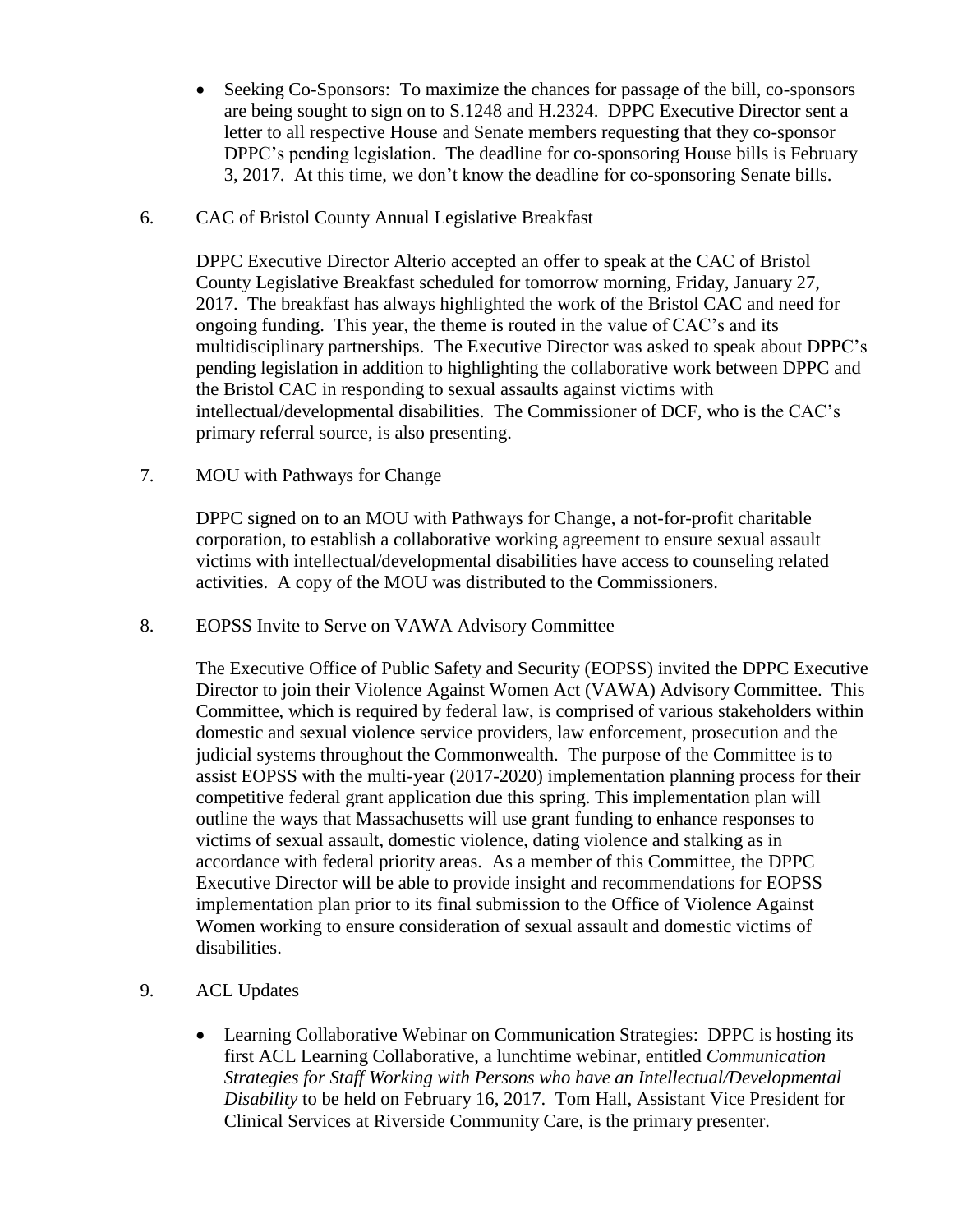Guidelines for Rape Crisis Centers: The drafted Guidelines for Rape Crisis Centers (RCCs) have been drafted and are being distributed to the sixteen RCCs throughout the Commonwealth for feedback.

## 10. MOVA Request for Grant Applications

The Massachusetts Office for Victim Assistance (MOVA), Victims of Crime Act (VOCA), released a grant application titled, *Services for Survivors who are Deaf and Hard of Hearing and Survivors with Disabilities* ("SDHHD"), to help ensure that sexual assault victims with disabilities have full and equal access to all available trauma-related services. MOVA is making available two million dollars, over two years, to eligible applicants with a possible option to renew for a subsequent two years. The DPPC anticipates applying for the funding to expand on the initial work which created the coordinated infrastructure required to provide persons with disabilities better access to critical trauma informed resources. The MOVA grant proposal continues this work with the creation of a Sexual Assault Response Unit comprised of Protective Service Navigators and Peer Support Persons which will connect victims of sexual assault with disabilities to the same resources available to other victims of sexual assault. The Protective Service Navigators will offer individualized supports to sexual assault victims with disabilities to ascertain what, if any trauma-related services, the victim may want or need and support that individual in obtaining services. Improving access to services for persons with disabilities also means improving access to long-term mental health treatment for all persons with disabilities, particularly persons with I/DD. The VOCA funds, if awarded, will be used to continue to address the barriers often experienced by individuals with disabilities in accessing trauma services including awareness of existing services and also the development and maintenance of a statewide list of specialized practitioners who can provide critical long-term mental health services to sexual assault victims with disabilities. However, as the VOCA funds are cost reimbursement and this is a very sizable budget, DPPC needs to determine if this funding stream is optional for the agency or not. DPPC's Budget Director is conferring with the Comptroller's Office.

- 11. Quarterly and Monthly Reports
	- Quarterly Report: The quarterly report covering October, November, December 2016 was distributed for review.
	- Hotline Activity Report **December 2016**: The Hotline Activity Report for the month of **December 2016** was distributed and reviewed. The Commission received **931** abuse reports during the month of **December of 2016**. In addition to the abuse reports, the Hotline received **561** information and referral calls and **66** death reports, a combined total of **1,558** calls to the Hotline in **December 2016**.
	- Oversight Activity Report **December 2016**: The Oversight Activity Report for the month of **December 2016** was distributed. The report tracks cases per oversight officer, cases pending 19C reports, cases with 19C reports, deferred cases, 19C reports received, protective service plans received, initial reports received and notices to abusers. Within the month **184** cases were closed in comparison to **205** cases being assigned. At the close of the month, there were **851** active oversight cases and **484** overdue investigation reports. The backlog of overdue investigation reports decreased during the month despite an increase in abuse reports.